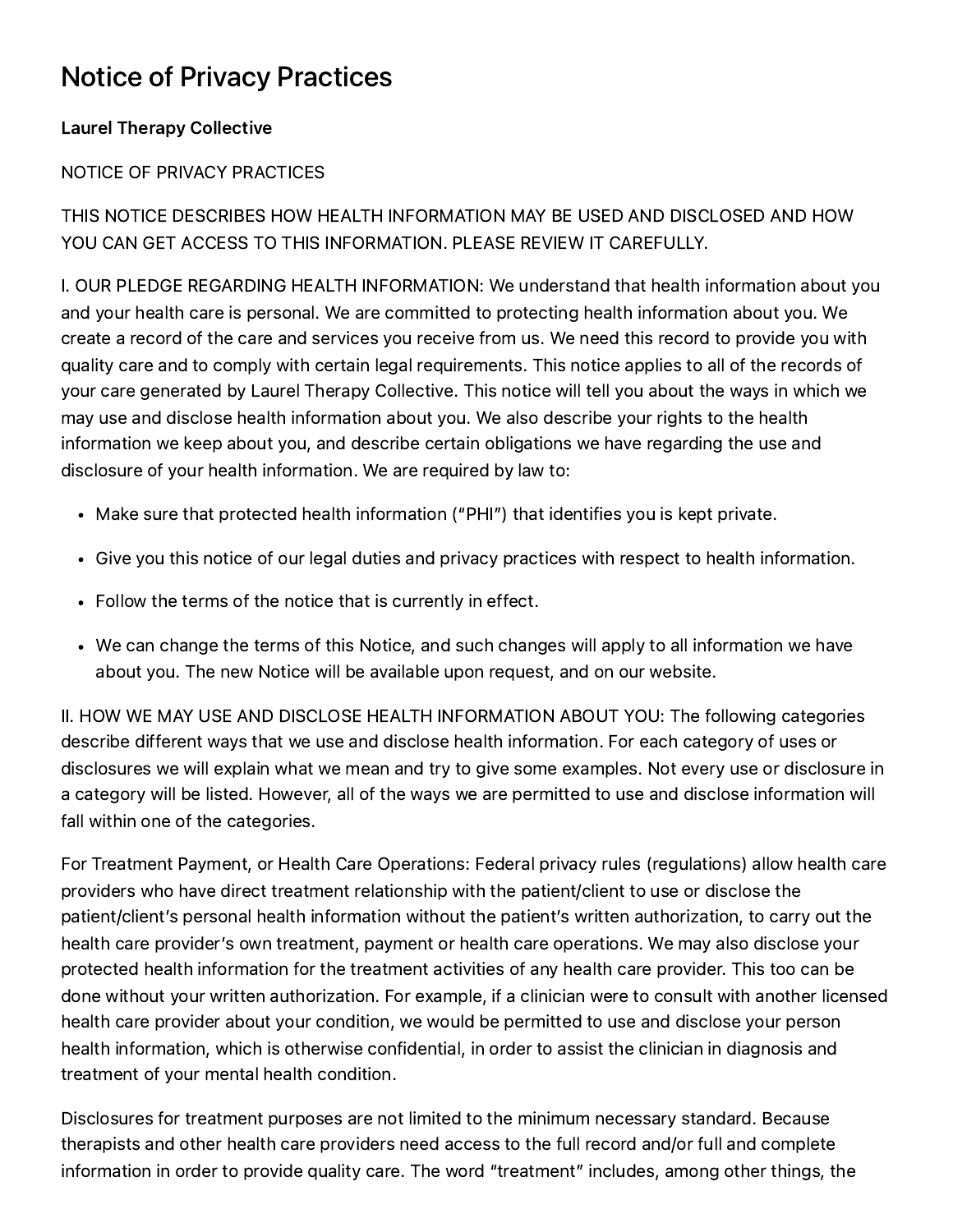coordination and management of health care providers with a third party, consultations between health care providers and referrals of a patient for health care from one health care provider to another.

Lawsuits and Disputes: If you are involved in a lawsuit, we may disclose health information in response to a court or administrative order. We may also disclose health information about your child in response to a subpoena, discovery request, or other lawful process by someone else involved in the dispute, but only if efforts have been made to tell you about the request or to obtain an order protecting the information requested.

III. CERTAIN USES AND DISCLOSURES REQUIRE YOUR AUTHORIZATION:

- . Psychotherapy Notes. We do keep "psychotherapy notes" as that term is defined in 45 CFR § 164.501, and any use or disclosure of such notes requires your Authorization unless the use or disclosure is: a. For use in treating you. b. For use in training or supervising mental health practitioners to help them improve their skills in group, joint, family, or individual counseling or therapy. c. For use in defending Laurel Therapy Collective and its employees in legal proceedings instituted by you. d. For use by the Secretary of Health and Human Services to investigate Laurel Therapy Collective's compliance with HIPAA. e. Required by law and the use or disclosure is limited to the requirements of such law. f. Required by law for certain health oversight activities pertaining to the originator of the psychotherapy notes. g. Required by a coroner who is performing duties authorized by law. h. Required to help avert a serious threat to the health and safety of others.
- . Marketing Purposes. As a psychotherapist, we will not use or disclose your PHI for marketing purposes.
- . Sale of PHI. We will not sell your PHI in the regular course of our business.

IV. CERTAIN USES AND DISCLOSURES DO NOT REQUIRE YOUR AUTHORIZATION. Subject to certain limitations in the law, we can use and disclose your PHI without your Authorization for the following reasons:

- . When disclosure is required by state or federal law, and the use or disclosure complies with and is limited to the relevant requirements of such law.
- . For public health activities, including reporting suspected child, elder, or dependent adult abuse, or preventing or reducing a serious threat to anyone's health or safety.
- . For health oversight activities, including audits and investigations.
- . For judicial and administrative proceedings, including responding to a court or administrative order, although my preference is to obtain an Authorization from you before doing so.
- . For law enforcement purposes, including reporting crimes occurring on our premises.
- . To coroners or medical examiners, when such individuals are performing duties authorized by law.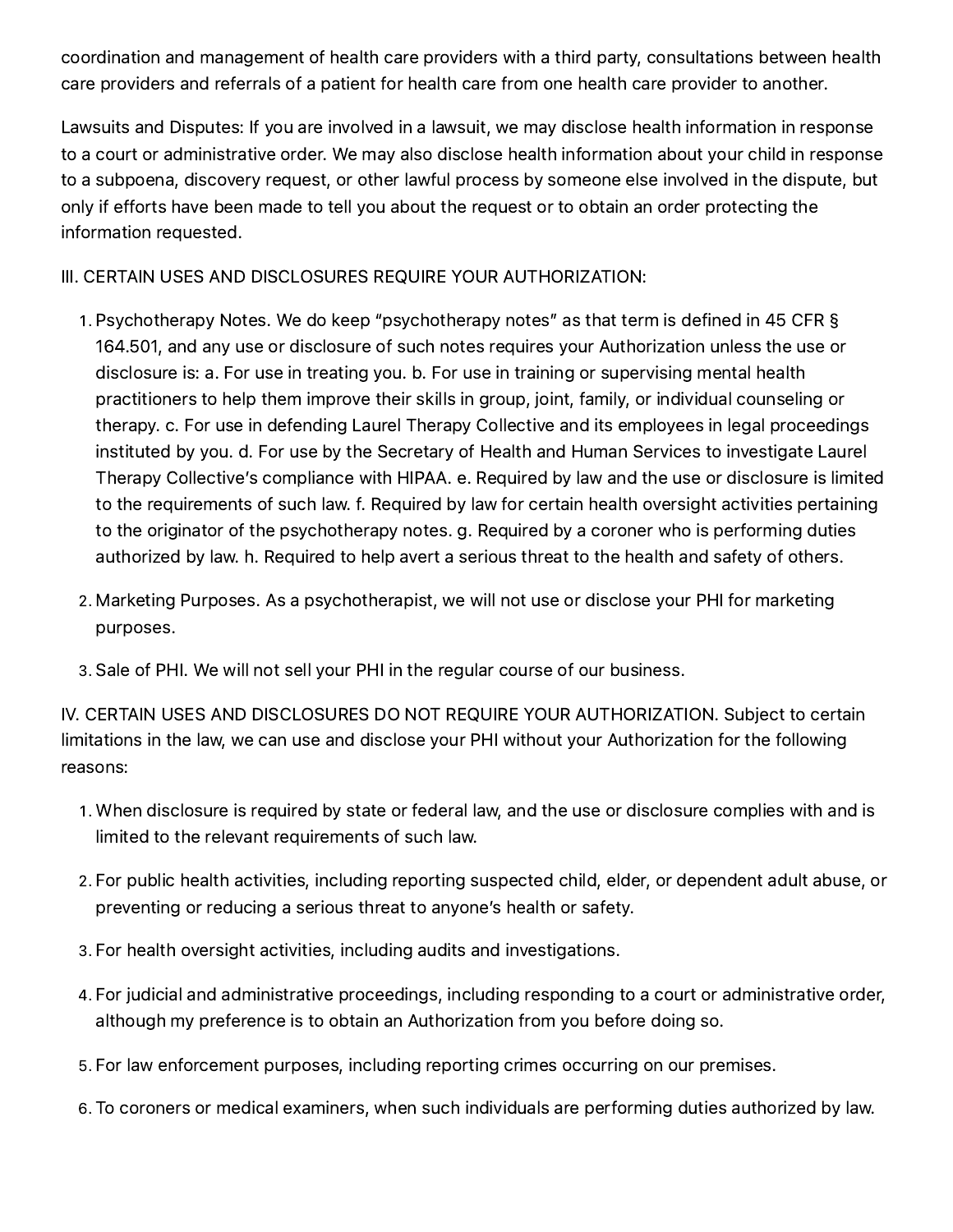- . For research purposes, including studying and comparing the mental health of patients who received one form of therapy versus those who received another form of therapy for the same condition.
- . Specialized government functions, including, ensuring the proper execution of military missions; protecting the President of the United States; conducting intelligence or counter-intelligence operations; or, helping to ensure the safety of those working within or housed in correctional institutions.
- . For workers' compensation purposes. Although our preference is to obtain an Authorization from you, we may provide your PHI in order to comply with workers' compensation laws.
- . Appointment reminders and health related benefits or services. We use and disclose your PHI to contact you to remind you that you have an appointment with one of our clinicians. We may also use and disclose your PHI to tell you about treatment alternatives, or other health care services or benefits that we offer.
- . Clinical consultation with other employees of Laurel Therapy Collective for the purpose of providing you the best care.
- V. CERTAIN USES AND DISCLOSURES REQUIRE YOU TO HAVE THE OPPORTUNITY TO OBJECT.
	- . Disclosures to family, friends, or others. We may provide your PHI to a family member, friend, or other person that you indicate is involved in your care or the payment for your health care, unless you object in whole or in part. The opportunity to consent may be obtained retroactively in emergency situations.
- VI. YOU HAVE THE FOLLOWING RIGHTS WITH RESPECT TO YOUR PHI:
	- . The Right to Request Limits on Uses and Disclosures of Your PHI. You have the right to ask your therapist not to use or disclose certain PHI for treatment, payment, or health care operations purposes. We are not required to agree to your request, and we may say "no" if we believe it would affect your health care.
	- . The Right to Request Restrictions for Out-of-Pocket Expenses Paid for In Full. You have the right to request restrictions on disclosures of your PHI to health plans for payment or health care operations purposes if the PHI pertains solely to a health care item or a health care service that you have paid for out-of-pocket in full.
	- . The Right to Choose How We Send PHI to You. You have the right to ask our staff to contact you in a specific way (for example, home or office phone) or to send mail to a different address, and we will agree to all reasonable requests.
	- . The Right to See and Get Copies of Your PHI. Other than "psychotherapy notes," you have the right to get an electronic or paper copy of your medical record and other information that we have about you. We will provide you with a copy of your record, or a summary of it, if you agree to receive a summary, within 30 days of receiving your written request, and we may charge a reasonable, cost based fee for doing so.